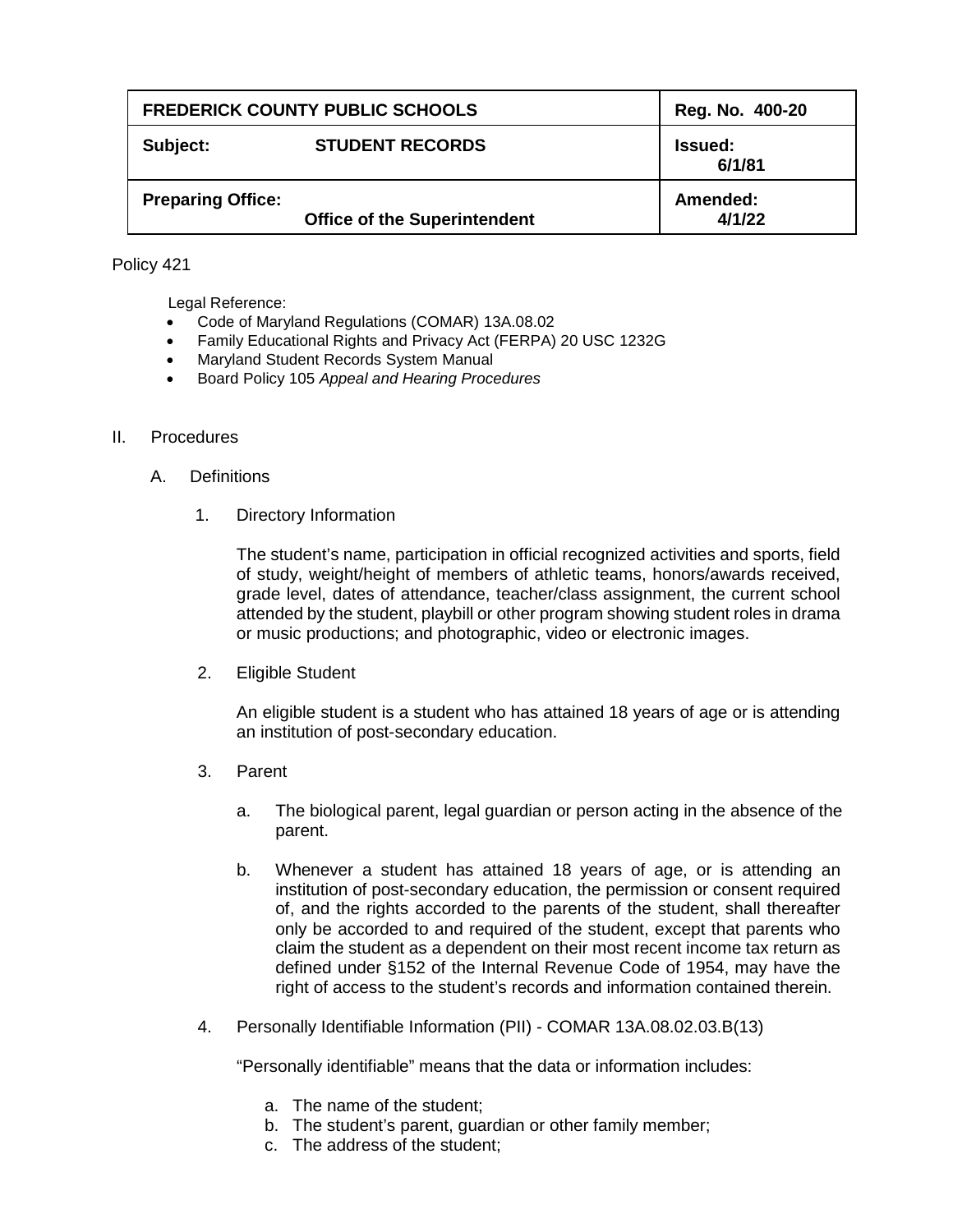- d. A personal identifier, such as the student's Social Security number or student number;
- e. A list of personal characteristics which would make it possible to identify the student with reasonable certainty; or
- f. Other information which would make it possible to identify the student with reasonable certainty.

NOTE: Any sharing of PII for instructional purposes must be in accordance with guidelines provided by the Department of Technology Infrastructure and in compliance with FCPS approved digital tool content platform.

5. School Officials

School officials are employees of Frederick County Public Schools (FCPS) who have a legitimate professional interest in student educational records, as determined by the school system.

School officials who have a legitimate professional interest as determined by FCPS, may include school resource officers, employees of public higher education institutions for the purpose of administering enrollment of students in accordance with provisions of the College and Career Readiness and College Completion Act of 2013 and appointed committees working on behalf of FCPS, physicians, public health nurses and supporting health center personnel (health room assistants and technicians) employed by the Frederick County Health Department in the execution of their regular school medical and health service responsibilities. School officials may also include contractors, consultants, vendors, volunteers or other parties to whom FCPS has contracted for institutional services or functions; however, the outside party must be under the direct control of FCPS with respect to the use and maintenance of education records, agree not to disclose the student information to third parties, and agree they will not use the information to create a product not identified for use by the school system and adhere to Board of Education Policy 442 and FCPS Regulation 400-96 *Student Data Privacy*.

Board of Education of Frederick County (Board) members may access student records when deemed appropriate or required in carrying out their responsibilities on behalf of the Board.

6. Student

Any individual who is attending, or has attended, any school within the jurisdiction of the Board of Education of Frederick County and with respect to whom the Board maintains student records.

- 7. Student Records
	- a. Those records, files, documents and other materials which contain information directly related to a student  $<sup>1</sup>$  $<sup>1</sup>$  $<sup>1</sup>$  and are maintained by the Board</sup>

<span id="page-1-0"></span> <sup>1</sup> Information directly related to the identity of a student may also include information that, alone or in combination, is linked or linkable to a specific student that would allow a reasonable person in the school community to identify the student with reasonable certainty. (FERPA 34 CFR 99.3)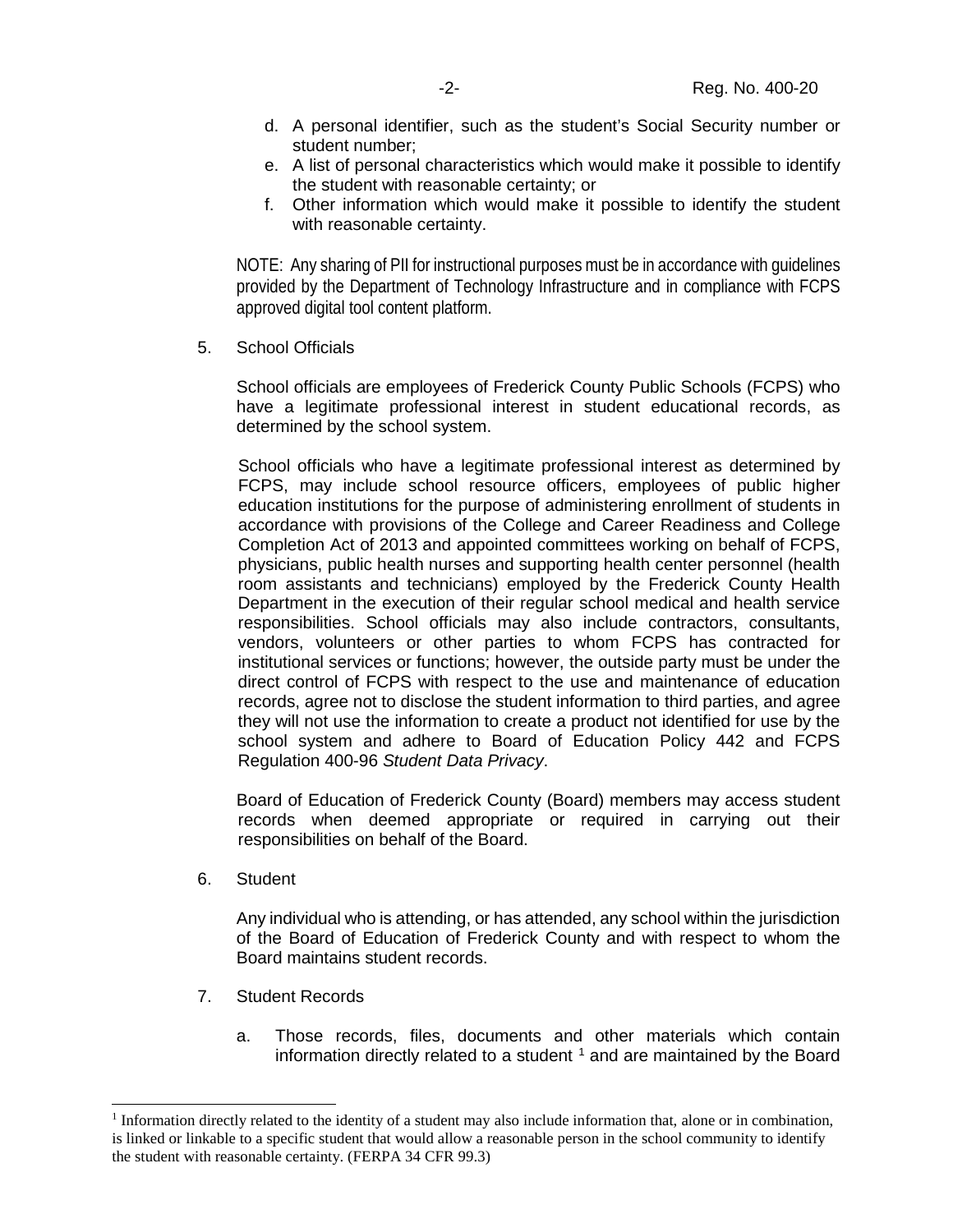of Education of Frederick County through its institutions of elementary and secondary education, or by a person acting for the Board.

- b. Student records do not include the personal notes or records made by instructional, supervisory, and administrative personnel, and educational personnel ancillary thereto, which remain in the sole possession of the maker and which are not accessible or revealed to any other individual.
- B. Access to Records
	- 1. The Board of Education of Frederick County, through its institutions of elementary and secondary education, shall provide parents or eligible students access to the student records.
	- 2. Access rights of parents or eligible students shall consist of:
		- a. The right to inspect and review student records.
		- b. The right to obtain a copy of the student records at a reasonable charge.\*

\* Reasonable photocopying fees are established per FCPS Regulation 200-42

- c. The right to a response from the educational institution or agency to reasonable requests for explanations and interpretations of the student records.
- d. The right to a hearing to challenge the content of a student's education record.
- e. The right to inspect and review. Note: If the material or document in the student record includes information on more than one student, only such information as it relates to their student may be reviewed.
- f. The right to bring a lawyer or parent advocate during inspection and review of student records.
- 3. Procedure for gaining access to student records:
	- a. A parent or eligible student, seeking access to student records, may make a request in writing, by telephone, or in person of the custodian of the records.
	- b. Access to the student records requested shall be granted within a reasonable period of time, but in no case more than 45 days after the receipt of a *written request* by the custodian of the student records.
- 4. Rights of Parents
	- a. Rights of Noncustodial Parents

If the parents of a student are separated, divorced, or otherwise living apart, the local school system shall permit both the custodial and noncustodial parent to inspect and review the student records as required by law. If a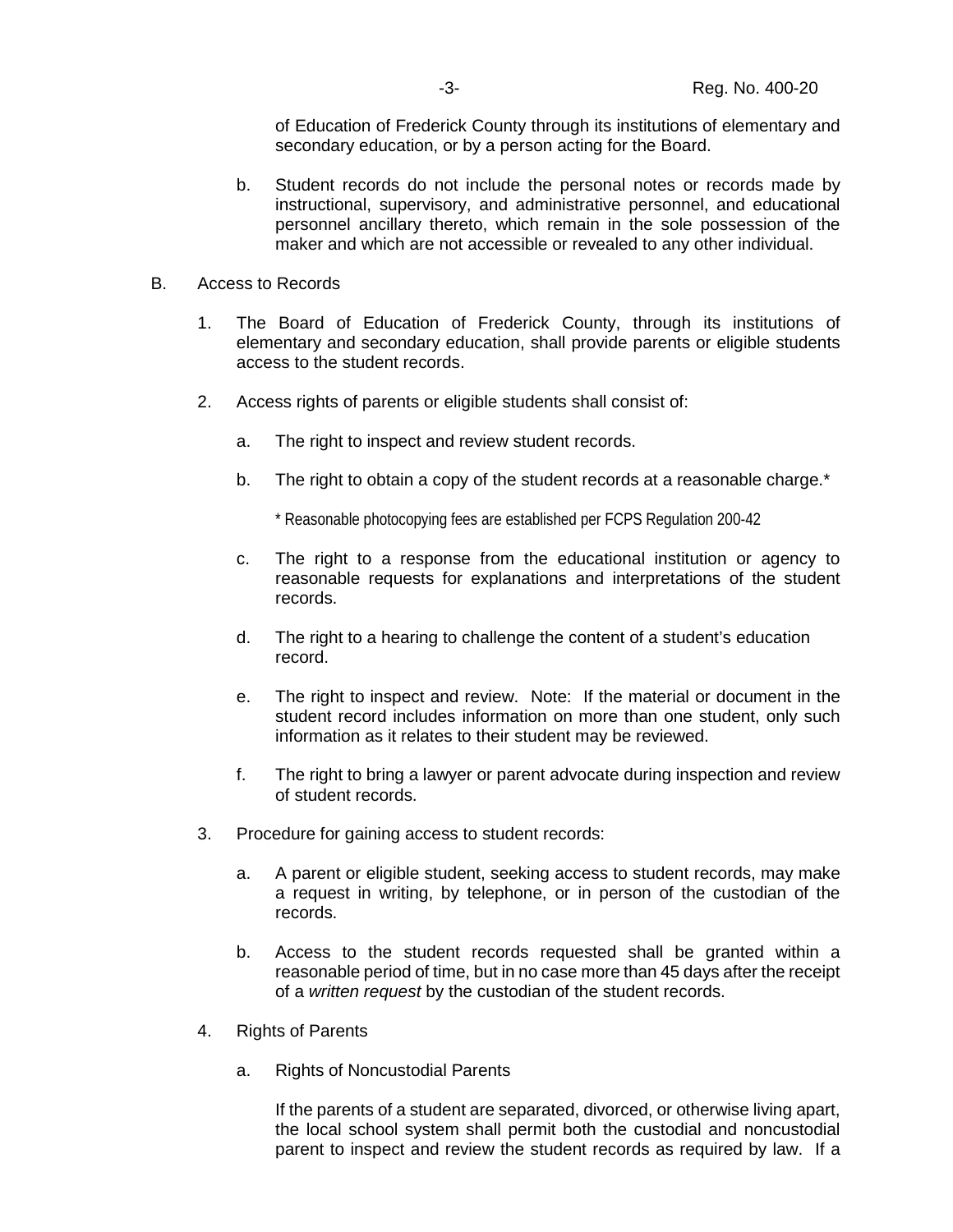noncustodial parent requests copies of student records that have been provided to the custodial parent, FCPS shall provide the noncustodial parent copies of the information unless such access has been severed by law and the school has legal documentation of that severance.

b. Rights of Parents of Eligible Students

Whenever a student has attained 18 years of age, or is attending an institution of post-secondary education, the permission or consent required of, and the rights accorded to the parents of the student, shall thereafter only be accorded to and required of the student, except that parents who claim the student as a dependent, as defined under §152 of the Internal Revenue Code of 1954, shall have the right of access to the student's records and information contained therein.

- c. FCPS may request a parent/guardian or eligible student to pay a reasonable fee for copying and mailing student record information as allowable by law.
- C. Release of Records
	- 1. FCPS shall not permit access to or release of student records or personally identifiable information, except directory information, without the written consent of the parents or the eligible student, or as identified as an exception below.
	- 2. Student records may be released to other parties without the written consent of the parents of the student or the eligible student, if the disclosure is:
		- a. To other school officials of FCPS, who have legitimate educational interests.
		- b. To comply with a judicial order or lawfully issued subpoena if furnished in compliance with a judicial order if FCPS makes a reasonable effort to notify the parent or guardian of the student or eligible student in advance of compliance.
		- c. To officials of another school or school system in which the student seeks or intends to enroll. [2](#page-3-0)
		- d. To authorized individuals or representatives of:
			- (1) The Comptroller General of the United States
			- (2) The Secretary of the Department of Health, Education and Welfare
			- (3) The commission, the Director of the National Institute of Education, or the Assistant Secretary for Education
			- (4) State educational authorities
		- e. In connection with a student's application for or receipt of financial aid.
		- f. To state and local officials or authorities to whom such information is specifically required to be recorded or disclosed.

<span id="page-3-0"></span> <sup>2</sup> Reportable offense information is not part of the education record but may be transmitted as a confidential file to another school system in Maryland, in accordance with FCPS Regulation 400-60 and § 7-303(e).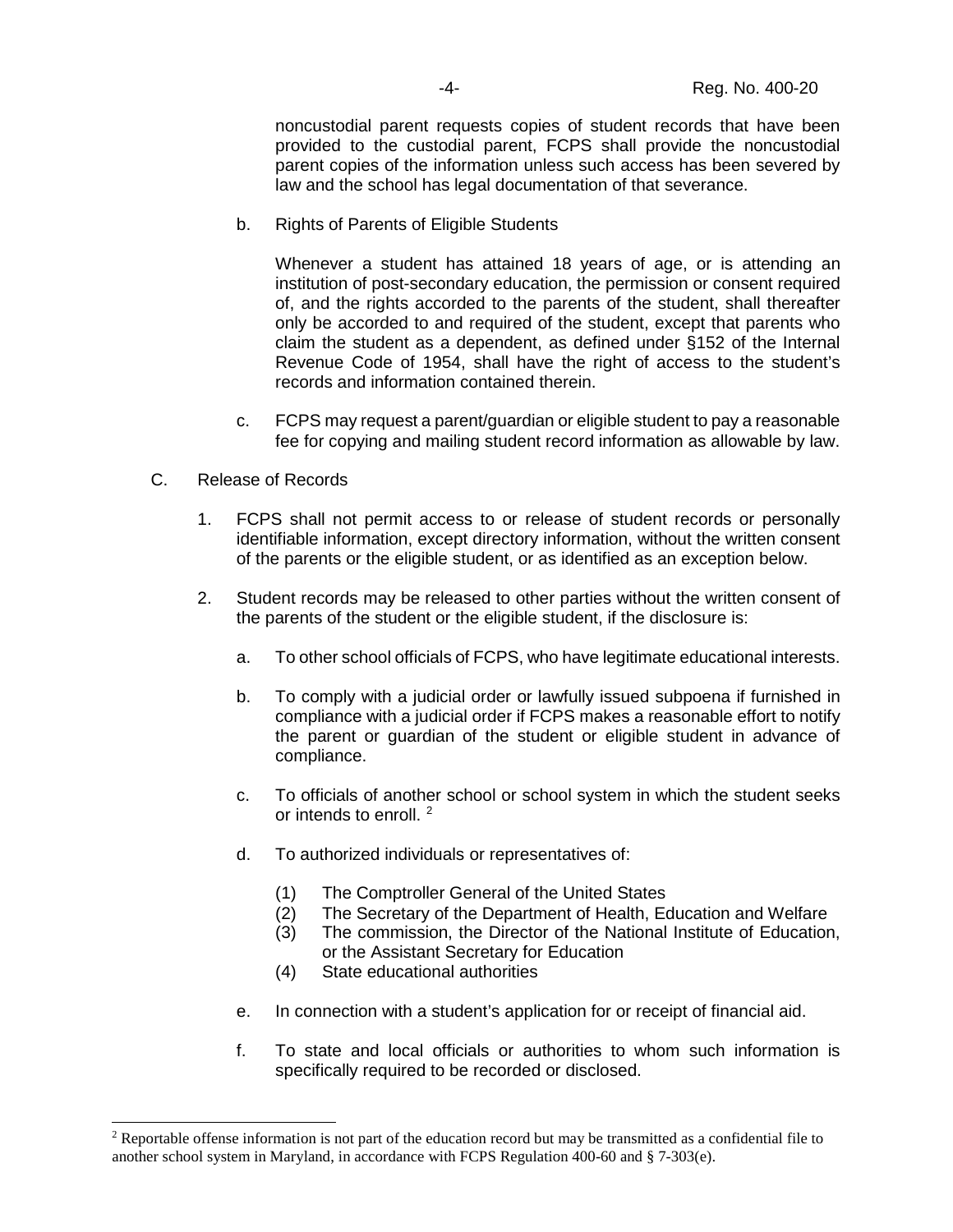- g. To organizations conducting studies for, or on behalf of, educational agencies or institutions for the purpose of developing, validating, or administering predictive tests, administering student aid programs, and improving instruction, provided that such studies are conducted in a manner which will not permit the personal identification of students and their parents by individuals other than representatives of the organization and the information will be destroyed when no longer needed for the purposes for which the study was conducted.
- h. To accrediting organizations, in order to carry out their accrediting functions.
- i. To parents of a dependent eligible student, as defined in §152 of the Internal Revenue Code of 1954. Parents desiring access to records under this provision shall furnish the educational institution with proof of the dependent status of the student. Such proof may be provided by a copy of the income tax record or a notarized affidavit attesting to the dependent status of the student.
- j. To appropriate persons in connection with a health or safety emergency, if the knowledge of such information is necessary to protect the health or safety of a student or other persons. Factors to be taken into account in determining whether records of a student may be released include:
	- (1) The seriousness of the threat to the health or safety of the student or other persons;
	- (2) The need for such records to meet the emergency;
	- (3) Whether the parties to whom such records are released are in a position to deal with the emergency; and
	- (4) The extent to which time is of the essence in dealing with the emergency.
- k. To an agency caseworker or representative of a child welfare agency authorized to access a student's case plan, when such agency is legally responsible, for the care and protection of the student.
- 3. Armed Forces Recruiter Access to Students and Student Recruiting Information
	- a. Except as provided in paragraph (b), each local educational agency receiving assistance under the *No Child Left Behind Act* shall provide, on a request made by military recruiters or an institution of higher education, access to secondary school students' names, address, and telephone listings.
	- b. The school shall notify parents of the option to request that student names, addresses, and telephone listings not be released without parental consent.
- 4. Release of Directory Information or Military Requested Information
	- a. Directory information may be made public without the consent of parents or eligible students.
	- b. Any parent or eligible student, who does not want the school to release directory information or information to military recruiters without the prior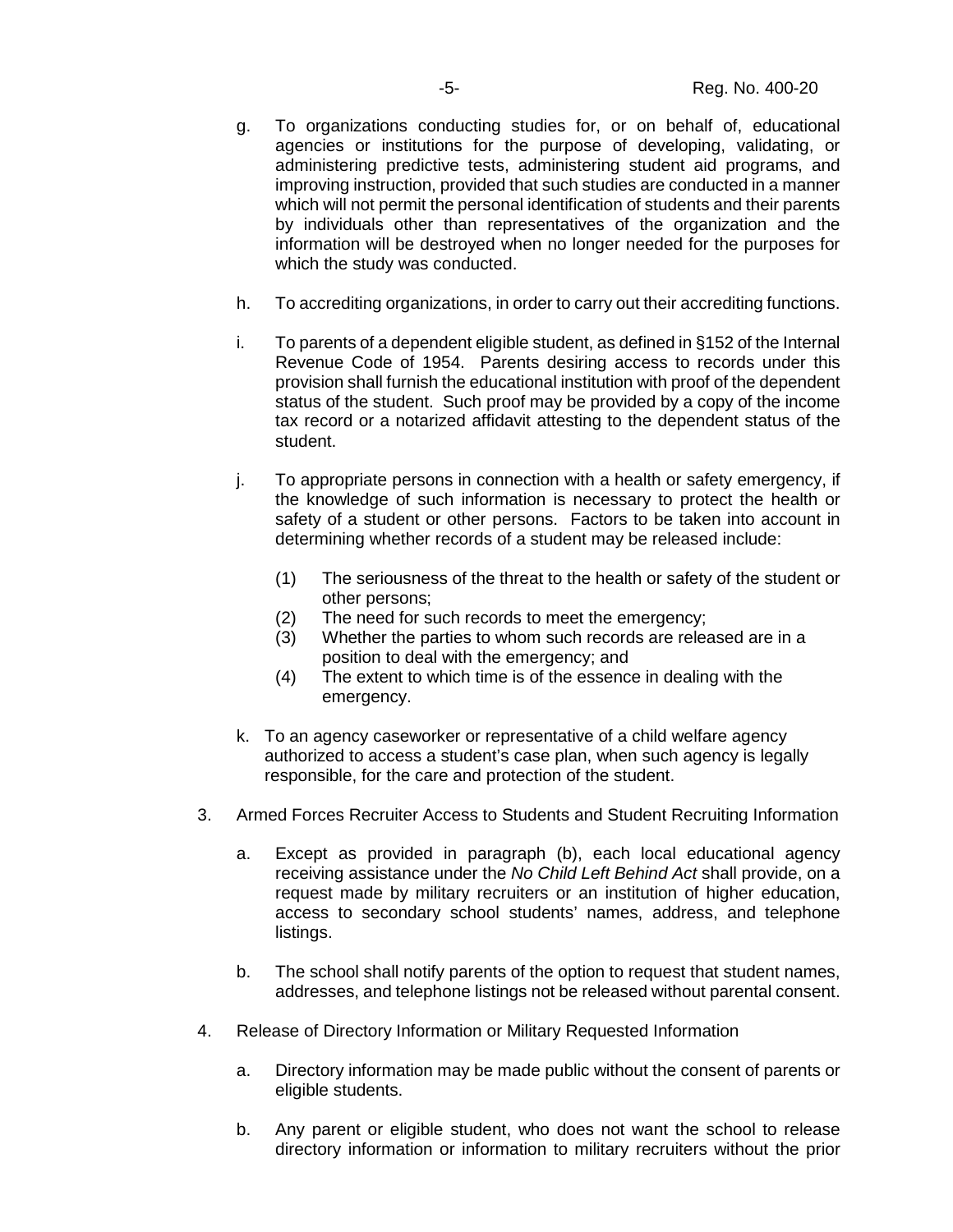written consent of the parents or eligible student, must so notify the principal within 30 days after the advertisement of the categories of directory information. This notification by the parent must be submitted initially and annually to the school principal.

5. Dually Enrolled Students

Under the Family Educational Rights and Privacy Act (FERPA) 34 CFR Part 99.34(h), high school personnel and representatives of the post-secondary institution where a student is dually enrolled may share student information based on the legitimate educational needs of serving the student, without consent of the parents or the student. If the student is under the age of 18, the parent retains the right to inspect and review any education record maintained by the high school including records that the post-secondary institution disclosed to the high school.

D. Retention/Destruction of Student Records

Individual student records not required or specifically regulated by other state or local regulations shall be destroyed when they no longer serve legitimate education purposes, subject to the following exceptions:

- 1. The local education agency or educational institution may not destroy any student record if there is an outstanding request to inspect and review them.
- 2. Amendments made by the parent or eligible student that provide explanations to the student record shall be maintained for as long as the student record to which it pertains is maintained.
- 3. The record of access required under Maryland law shall be maintained for as long as the student record to which it pertains is maintained.
- 4. FCPS shall comply with the Records Retention Schedule for records prescribed by the Maryland State Department of Education in the *[Maryland Student Records](file://fcps.org/fcps/Shared%20Area/Student%20Services/MD%20Student%20Records%20System%20Manual%202020.pdf)  [System Manual](file://fcps.org/fcps/Shared%20Area/Student%20Services/MD%20Student%20Records%20System%20Manual%202020.pdf)* as indicated in the following charts.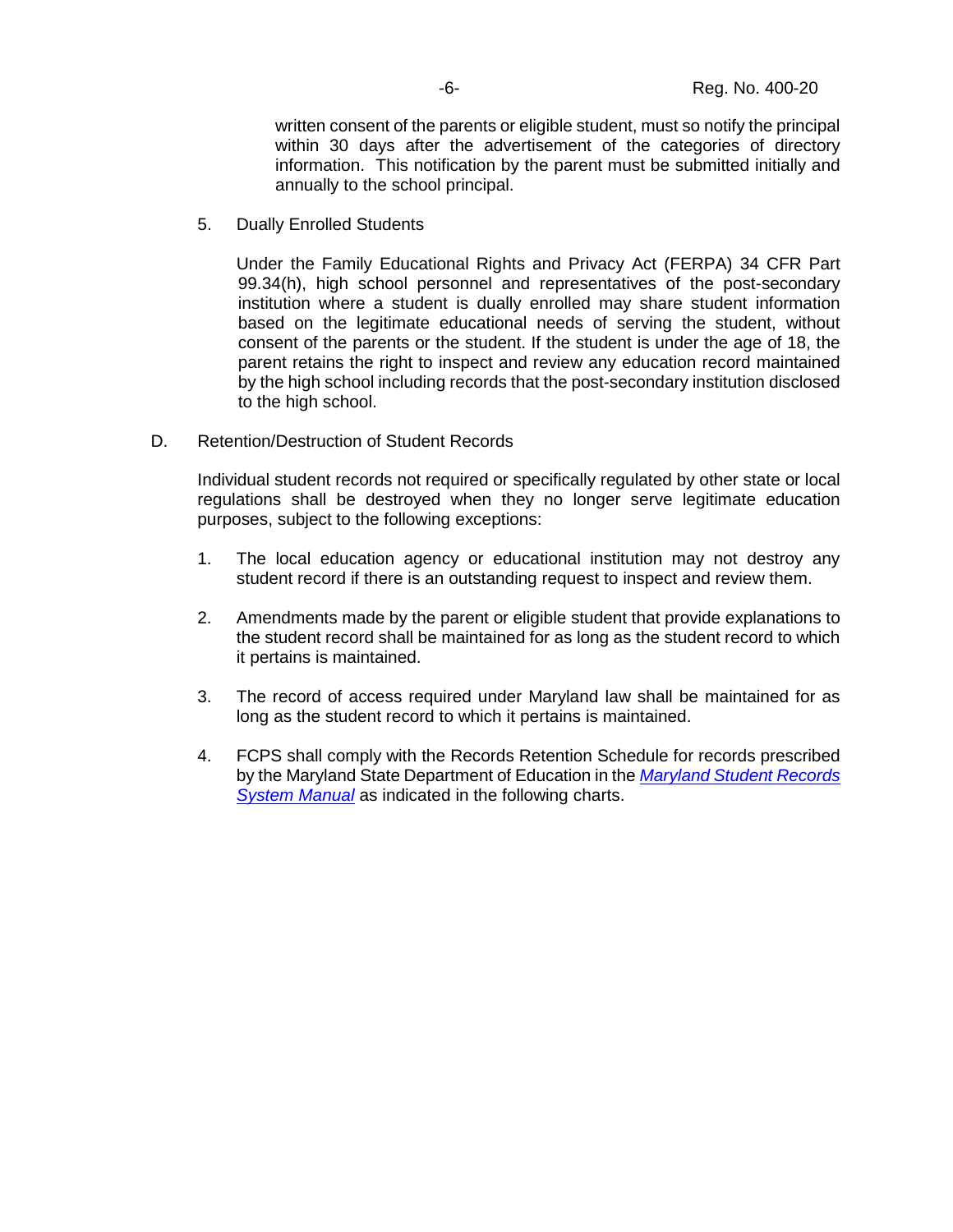| <b>Student Record Cards Number</b> | <b>Record Title or Description</b>        | <b>Retention Period</b> |
|------------------------------------|-------------------------------------------|-------------------------|
| SR 1, Side 1                       | Student's Personal Data                   | Permanent               |
| SR 1, Side 2                       | Student's School Attendance Data          | Permanent               |
| SR 2, Side 1                       | Annual Early Childhood School             | Student - Age 21        |
|                                    | Performance                               |                         |
| SR 2, Side 2                       | Annual Middle School Performance          | Student - Age 21        |
| SR 3, Side 1                       | Maryland State Assessments Elementary     | Student - Age 21        |
|                                    | and Middle                                |                         |
|                                    | Grades                                    |                         |
| SR 3, Side 2                       | Local School System Testing               | Student - Age 21        |
| SR 4, Side 1                       | Maryland State Graduation Requirements    | Permanent               |
| SR 4, Side 2                       | Maryland High School Assessment           | Permanent               |
|                                    | Graduation                                |                         |
|                                    | Requirements                              |                         |
| SR <sub>4</sub> A                  | Maryland High School Assessment Results   | Student - Age 21        |
| SR <sub>4B</sub>                   | Maryland High School Assessment           | Student - Age 21        |
|                                    | Performance                               |                         |
| SR <sub>4C</sub>                   | High School Test Results Outside of State | Student - Age 21        |
|                                    | <b>Assessments</b>                        |                         |
| SR 5, Side 1                       | <b>Health Screening</b>                   | Student - Age 21        |
| SR 5, Side 2                       | Health Screenings, Examinations, and      | Student - Age 21        |
|                                    | Evaluations                               |                         |
| MDH Form 896                       | Immunization Records                      | Five Years or Age 21    |
|                                    |                                           | (whichever is later)    |
| DHMH Form 4620                     | <b>Blood Lead Certificate</b>             | Five Years or Age 21    |
|                                    |                                           | (whichever is later)    |
| SR <sub>7</sub>                    | Maryland Student Exit Record              | <b>Three Years</b>      |
| CR 1 (Obsolete)                    | Achievement and Attendance Record         | Permanent               |
| CR 5 (Obsolete)                    | Permanent Record, Elementary School       | Permanent               |
| PDS 1 (Obsolete)                   | Personal and Family Information           | Permanent               |
| PDS 2 (Obsolete)                   | Subject Performance Information           | Permanent               |

| Record Title or Description                                                                                                                                                                                                            | <b>Retention Period</b>                                                                                                                                                                                                                                                                                                                                                                      |
|----------------------------------------------------------------------------------------------------------------------------------------------------------------------------------------------------------------------------------------|----------------------------------------------------------------------------------------------------------------------------------------------------------------------------------------------------------------------------------------------------------------------------------------------------------------------------------------------------------------------------------------------|
| Other Pupil Records prior to 1957 similar to CR-1                                                                                                                                                                                      | Permanent                                                                                                                                                                                                                                                                                                                                                                                    |
| and CR-5                                                                                                                                                                                                                               |                                                                                                                                                                                                                                                                                                                                                                                              |
| Reports of suspected child abuse and neglect                                                                                                                                                                                           | Not part of the permanent record                                                                                                                                                                                                                                                                                                                                                             |
| Discipline Records                                                                                                                                                                                                                     | Graduation or Completion of High School                                                                                                                                                                                                                                                                                                                                                      |
|                                                                                                                                                                                                                                        | Program, or Age 21                                                                                                                                                                                                                                                                                                                                                                           |
| Information Required for English Learners                                                                                                                                                                                              | Graduation or Completion of High School                                                                                                                                                                                                                                                                                                                                                      |
|                                                                                                                                                                                                                                        | Program, or Age 21                                                                                                                                                                                                                                                                                                                                                                           |
| Statewide Educational Interview Form                                                                                                                                                                                                   | One year                                                                                                                                                                                                                                                                                                                                                                                     |
| Reportable Offense Records including gang related offenses (Md.<br>Code, Ed. Art., §7-303; COMAR 13A.08.01.17C(7))                                                                                                                     | Not part of the permanent record.<br>Destroyed when the first of the following occurs:<br>· student graduates;<br>· student permanently leaves school;<br>· student turns 22:<br>· criminal case involving the reportable offense is dismissed;<br>· student is found not guilty of the reportable offense; or<br>· student pleads to a lesser offense that was not a reportable<br>offense. |
| State-mandated bullying, harassment or<br>intimidation reports contained in report form or received from tip line<br>(Md. Code, Ed. Art., §7-424)                                                                                      | Not part of the permanent record                                                                                                                                                                                                                                                                                                                                                             |
| State-mandated reports of incidences of suspected gang activity or<br>similar destructive or illegal group behavior (Md. Code, Ed. Art., §7-<br>424.2 and Maryland's Model Policy To Address Bullying,<br>Harassment, or Intimidation) | Destroy immediately if unsubstantiated, otherwise, maintain until<br>student graduates, permanently leaves school, or turns 22.                                                                                                                                                                                                                                                              |
| Maryland Student Assistance Program (MSAP)<br>records                                                                                                                                                                                  | Not part of the permanent record                                                                                                                                                                                                                                                                                                                                                             |
| Copies of student records for students who have<br>exited a school                                                                                                                                                                     | Four years                                                                                                                                                                                                                                                                                                                                                                                   |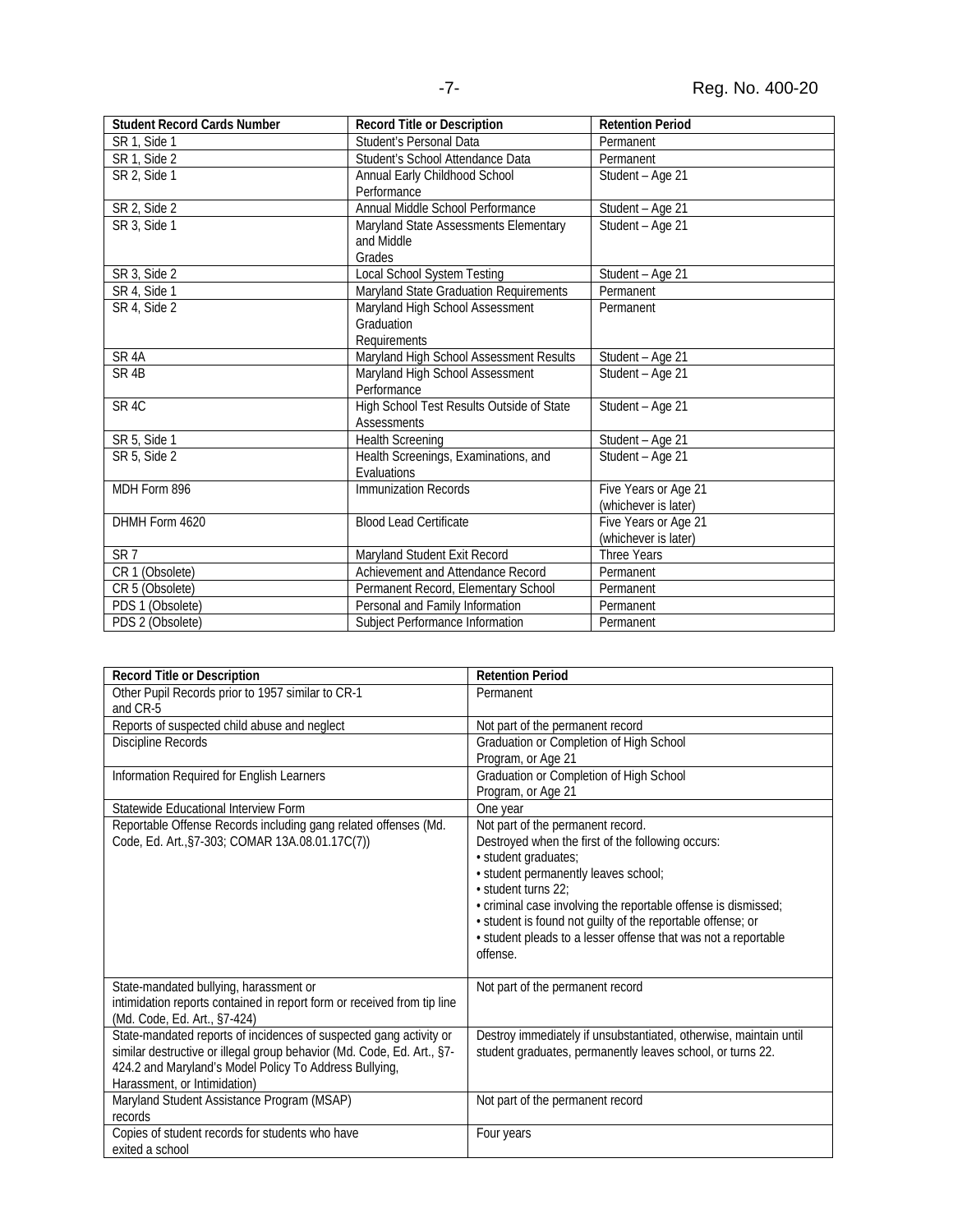- E. Procedures to Request Amendment of Student Records
	- 1. If a parent believes the content of a student record is inaccurate, the school principal shall furnish the parent an opportunity to challenge the content of their child's school records.
	- 2. If the principal determines that the record is not correct, the principal will make the necessary changes in the record and the parent will be notified of the amendment to the record.
	- 3. If the school principal decides that the information is not inaccurate, misleading, or otherwise in violation of the privacy or other rights of the student, the parent shall be informed of the right to place in the student record, a statement commenting upon the information in the student record and/or setting forth any reasons for disagreeing with the decision of the school principal.
	- 4. If the parent is not satisfied with the principal's response, the parent may make a written appeal to the deputy superintendent.
	- 5. Requests for name and/or gender changes on official school records shall be honored if the parent/legal guardian submits:
		- a. A new amended birth certificate with name and gender change;
		- b. A court order changing the student's name; or
		- c. A statement signed, under penalty of perjury, by a healthcare practitioner who treated or evaluated the student for gender identity issues, requesting name and/or gender change be made on the "official school record" and explaining the health-related reasons for the request.

Notification of the change must be communicated to the Unique Student Identification Specialist in the Division of Curriculum, Assessment, and Accountability at MSDE.

**NOTE:** Changing an official student record under option "c" does not involve a court order or court action and is applicable for FCPS and MSDE student record purposes only. Other agencies (i.e. state, federal, college institutions) may still require a court order to recognize an official name change.

- F. Transfer of Educational Records for Children in State-Supervised Care
	- 1. Prior to or concurrent with the placement or modification of a placement of a child in state-supervised care, a placement agency responsible for the child in statesupervised care or the placement agency's designee shall provide notice to a receiving school regarding the enrollment or imminent enrollment of the child in state-supervised care.
	- 2. Within two (2) school days after receiving the notice set forth above, a receiving school shall: